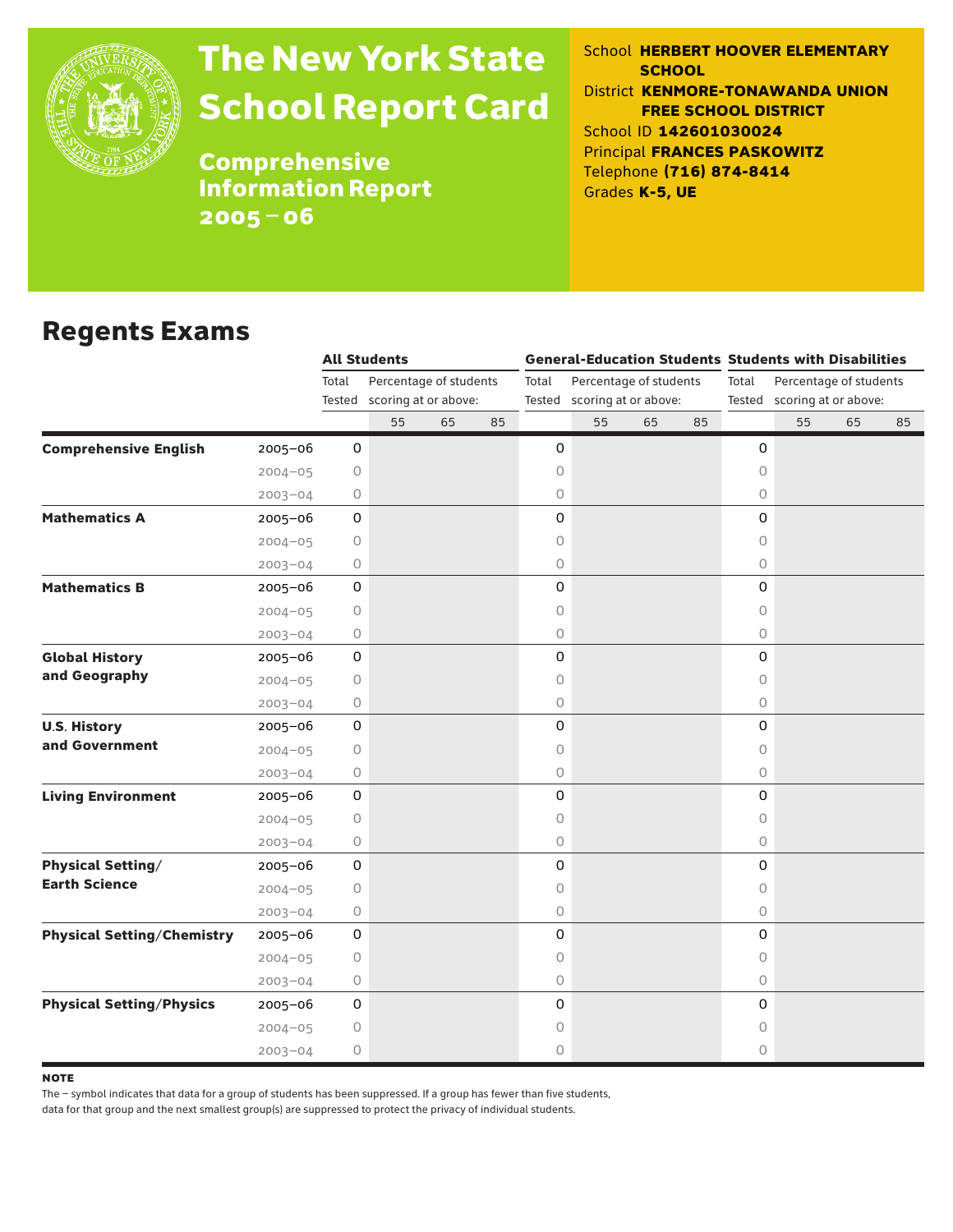### Regents Exams

|                              |             |                 | <b>All Students</b>                            |    |    |                                                                   |    |    |       |                                                       | <b>General-Education Students Students with Disabilities</b> |    |    |  |
|------------------------------|-------------|-----------------|------------------------------------------------|----|----|-------------------------------------------------------------------|----|----|-------|-------------------------------------------------------|--------------------------------------------------------------|----|----|--|
|                              |             | Total<br>Tested | Percentage of students<br>scoring at or above: |    |    | Total<br>Percentage of students<br>scoring at or above:<br>Tested |    |    | Total | Percentage of students<br>Tested scoring at or above: |                                                              |    |    |  |
|                              |             |                 | 55                                             | 65 | 85 |                                                                   | 55 | 65 | 85    |                                                       | 55                                                           | 65 | 85 |  |
| <b>Comprehensive French</b>  | $2005 - 06$ | 0               |                                                |    |    | 0                                                                 |    |    |       | 0                                                     |                                                              |    |    |  |
|                              | $2004 - 05$ | $\circ$         |                                                |    |    | 0                                                                 |    |    |       | $\circ$                                               |                                                              |    |    |  |
|                              | $2003 - 04$ | 0               |                                                |    |    | 0                                                                 |    |    |       | 0                                                     |                                                              |    |    |  |
| <b>Comprehensive German</b>  | $2005 - 06$ | 0               |                                                |    |    | 0                                                                 |    |    |       | 0                                                     |                                                              |    |    |  |
|                              | $2004 - 05$ | 0               |                                                |    |    | 0                                                                 |    |    |       | $\circ$                                               |                                                              |    |    |  |
|                              | $2003 - 04$ | 0               |                                                |    |    | 0                                                                 |    |    |       | 0                                                     |                                                              |    |    |  |
| <b>Comprehensive Hebrew</b>  | $2005 - 06$ | 0               |                                                |    |    | 0                                                                 |    |    |       | 0                                                     |                                                              |    |    |  |
|                              | $2004 - 05$ | 0               |                                                |    |    | 0                                                                 |    |    |       | 0                                                     |                                                              |    |    |  |
|                              | $2003 - 04$ | 0               |                                                |    |    | 0                                                                 |    |    |       | $\circ$                                               |                                                              |    |    |  |
| <b>Comprehensive Italian</b> | $2005 - 06$ | 0               |                                                |    |    | 0                                                                 |    |    |       | 0                                                     |                                                              |    |    |  |
|                              | $2004 - 05$ | 0               |                                                |    |    | 0                                                                 |    |    |       | 0                                                     |                                                              |    |    |  |
|                              | $2003 - 04$ | 0               |                                                |    |    | 0                                                                 |    |    |       | 0                                                     |                                                              |    |    |  |
| <b>Comprehensive Latin</b>   | $2005 - 06$ | 0               |                                                |    |    | 0                                                                 |    |    |       | 0                                                     |                                                              |    |    |  |
|                              | $2004 - 05$ | $\circ$         |                                                |    |    | 0                                                                 |    |    |       | $\circ$                                               |                                                              |    |    |  |
|                              | $2003 - 04$ | 0               |                                                |    |    | 0                                                                 |    |    |       | $\circ$                                               |                                                              |    |    |  |
| <b>Comprehensive Spanish</b> | $2005 - 06$ | 0               |                                                |    |    | 0                                                                 |    |    |       | 0                                                     |                                                              |    |    |  |
|                              | $2004 - 05$ | 0               |                                                |    |    | 0                                                                 |    |    |       | Ω                                                     |                                                              |    |    |  |
|                              | $2003 - 04$ | $\circ$         |                                                |    |    | 0                                                                 |    |    |       | 0                                                     |                                                              |    |    |  |

#### **NOTE**

The – symbol indicates that data for a group of students has been suppressed. If a group has fewer than five students,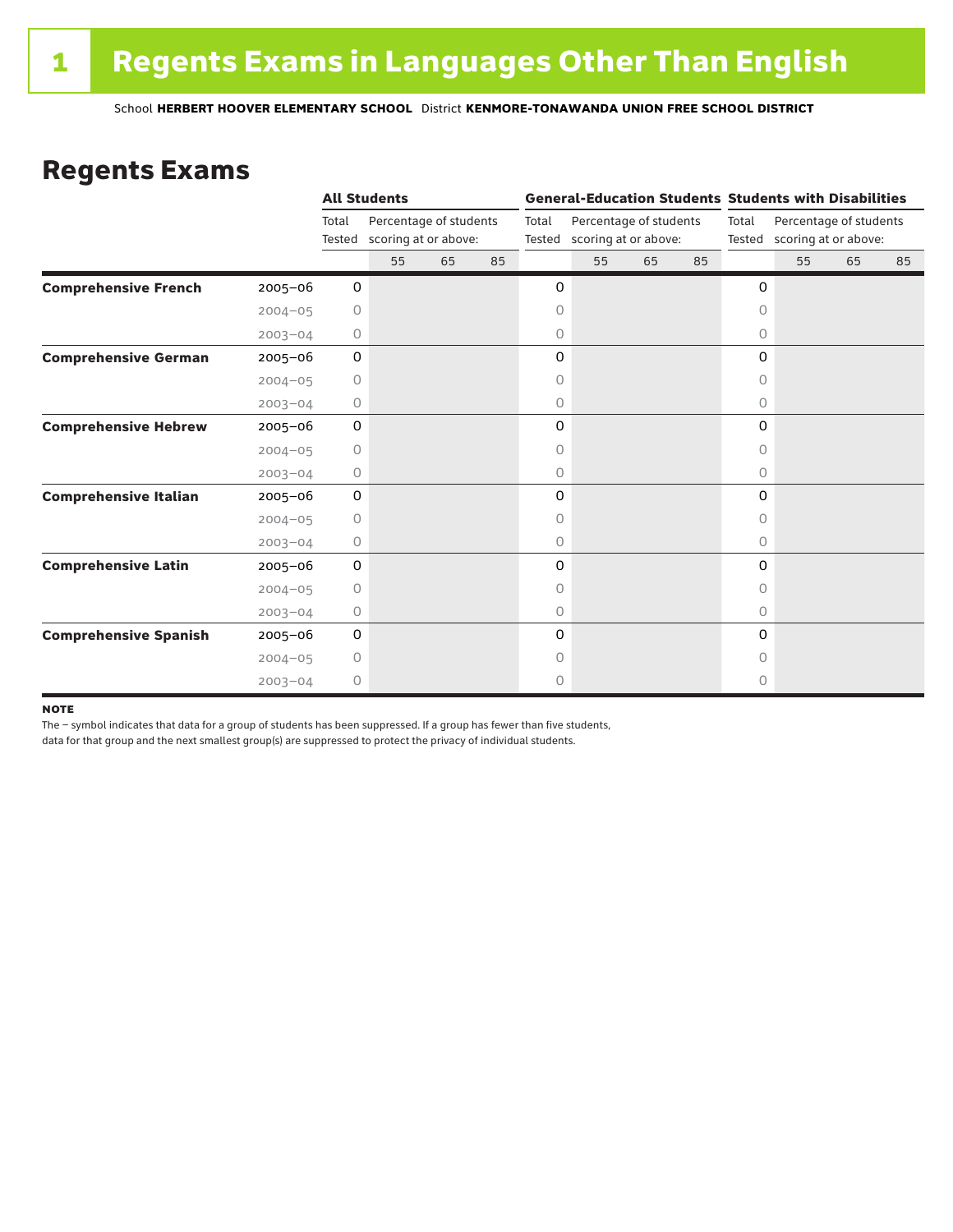# Regents Competency Tests

|                       |             | <b>All Students</b> |                        |                     |                        | <b>General-Education Students Students with Disabilities</b> |                        |  |
|-----------------------|-------------|---------------------|------------------------|---------------------|------------------------|--------------------------------------------------------------|------------------------|--|
|                       |             | <b>Total Tested</b> | <b>Percent Passing</b> | <b>Total Tested</b> | <b>Percent Passing</b> | <b>Total Tested</b>                                          | <b>Percent Passing</b> |  |
| <b>Mathematics</b>    | 2005-06     | 0                   |                        | 0                   |                        | $\mathbf 0$                                                  |                        |  |
|                       | $2004 - 05$ | 0                   |                        | 0                   |                        | $\Omega$                                                     |                        |  |
|                       | $2003 - 04$ | 0                   |                        | 0                   |                        | 0                                                            |                        |  |
| <b>Science</b>        | 2005-06     | 0                   |                        | 0                   |                        | $\mathbf 0$                                                  |                        |  |
|                       | $2004 - 05$ | 0                   |                        | 0                   |                        | 0                                                            |                        |  |
|                       | $2003 - 04$ | 0                   |                        | 0                   |                        | 0                                                            |                        |  |
| <b>Reading</b>        | 2005-06     | 0                   |                        | 0                   |                        | $\mathbf 0$                                                  |                        |  |
|                       | $2004 - 05$ | 0                   |                        | 0                   |                        | 0                                                            |                        |  |
|                       | $2003 - 04$ | 0                   |                        | 0                   |                        | 0                                                            |                        |  |
| <b>Writing</b>        | 2005-06     | 0                   |                        | 0                   |                        | $\mathbf 0$                                                  |                        |  |
|                       | $2004 - 05$ | 0                   |                        | 0                   |                        | $\Omega$                                                     |                        |  |
|                       | $2003 - 04$ | 0                   |                        | 0                   |                        | 0                                                            |                        |  |
| <b>Global Studies</b> | 2005-06     | 0                   |                        | 0                   |                        | $\mathbf 0$                                                  |                        |  |
|                       | $2004 - 05$ | 0                   |                        | 0                   |                        | 0                                                            |                        |  |
|                       | $2003 - 04$ | 0                   |                        | 0                   |                        | 0                                                            |                        |  |
| <b>U.S. History</b>   | 2005-06     | $\mathbf 0$         |                        | 0                   |                        | 0                                                            |                        |  |
| and Government        | $2004 - 05$ | 0                   |                        | 0                   |                        | 0                                                            |                        |  |
|                       | $2003 - 04$ | 0                   |                        | 0                   |                        | 0                                                            |                        |  |

#### **NOTE**

The – symbol indicates that data for a group of students has been suppressed. If a group has fewer than five students,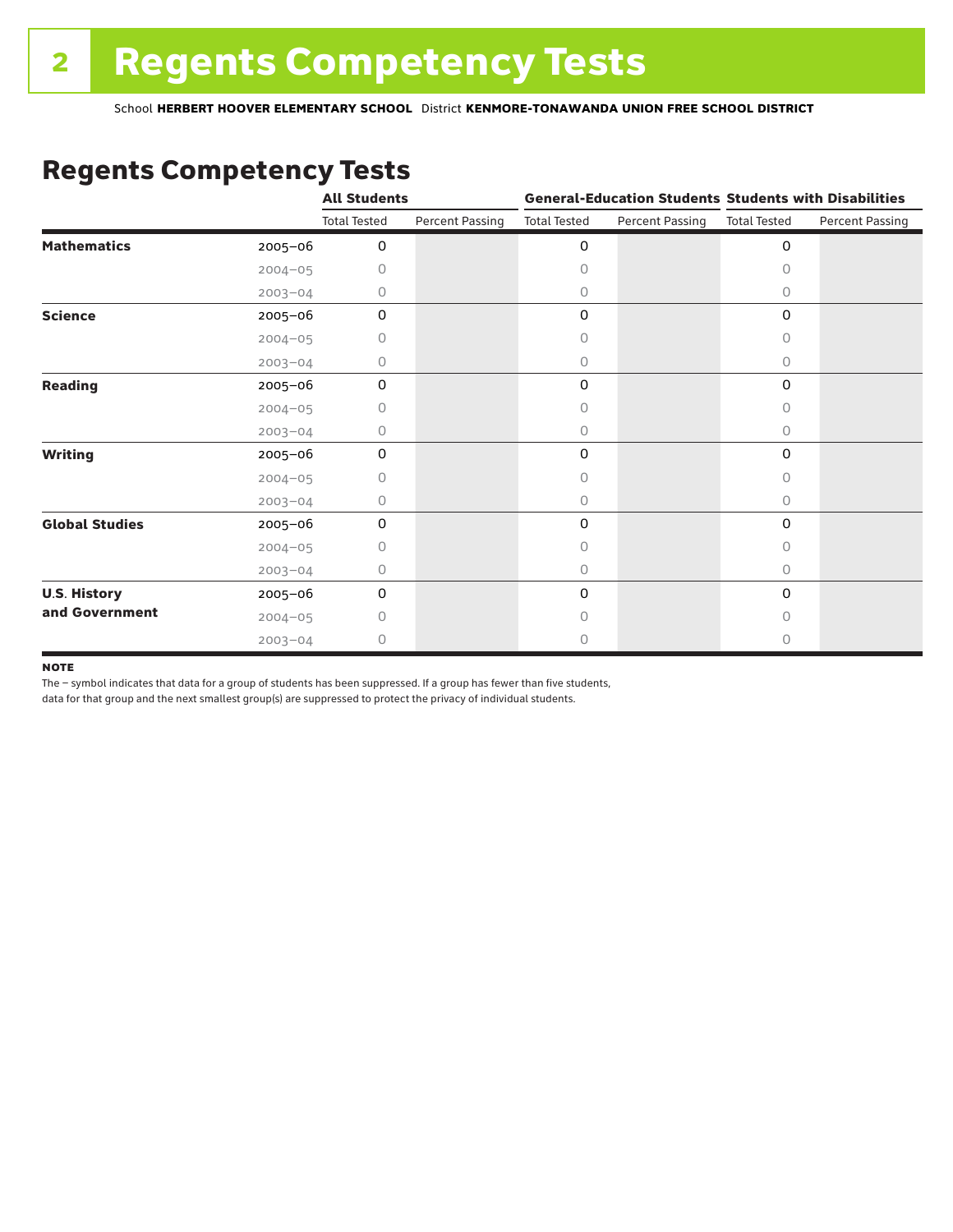### Second Language Proficiency Examinations

|                |             | <b>All Students</b> |                  |                     |                  | <b>General-Education Students Students with Disabilities</b> |                  |  |
|----------------|-------------|---------------------|------------------|---------------------|------------------|--------------------------------------------------------------|------------------|--|
|                |             | <b>Total Tested</b> | Percent Passing: | <b>Total Tested</b> | Percent Passing: | <b>Total Tested</b>                                          | Percent Passing: |  |
| <b>French</b>  | 2005-06     | 0                   |                  | 0                   |                  | 0                                                            |                  |  |
|                | $2004 - 05$ |                     |                  | Π                   |                  | Ω                                                            |                  |  |
|                | $2003 - 04$ | Ω                   |                  | 0                   |                  | 0                                                            |                  |  |
| German         | 2005-06     | 0                   |                  | 0                   |                  | 0                                                            |                  |  |
|                | $2004 - 05$ |                     |                  |                     |                  | 0                                                            |                  |  |
|                | $2003 - 04$ | 0                   |                  | 0                   |                  | 0                                                            |                  |  |
| <b>Italian</b> | 2005-06     | 0                   |                  | 0                   |                  | 0                                                            |                  |  |
|                | $2004 - 05$ | n                   |                  | Ω                   |                  | O                                                            |                  |  |
|                | $2003 - 04$ | 0                   |                  | 0                   |                  | $\Omega$                                                     |                  |  |
| Latin          | 2005-06     | 0                   |                  | 0                   |                  | $\Omega$                                                     |                  |  |
|                | $2004 - 05$ |                     |                  |                     |                  | U                                                            |                  |  |
|                | $2003 - 04$ | Ω                   |                  | 0                   |                  | 0                                                            |                  |  |
| <b>Spanish</b> | 2005-06     | 0                   |                  | 0                   |                  | 0                                                            |                  |  |
|                | $2004 - 05$ | Ω                   |                  |                     |                  | 0                                                            |                  |  |
|                | $2003 - 04$ | 0                   |                  |                     |                  | O                                                            |                  |  |

#### **NOTE**

The – symbol indicates that data for a group of students has been suppressed. If a group has fewer than five students,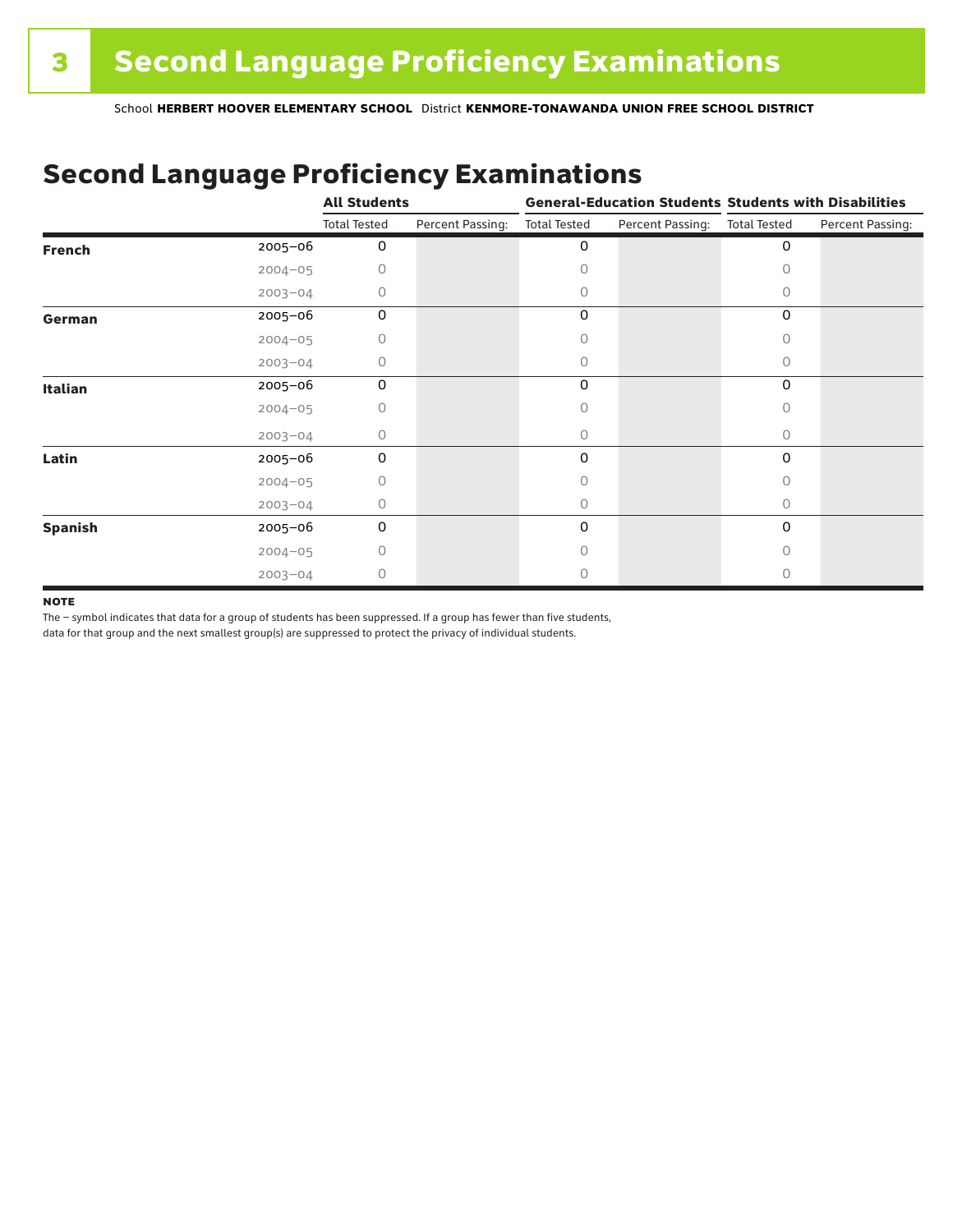### New York State English as a Second Language Achievement Test (NYSESLAT)

|                  |             | <b>All Students</b> |                                   |                             | <b>General-Education Students</b> |                |                                   |                             | <b>Students with Disabilities</b> |                          |                     |  |                                   |       |
|------------------|-------------|---------------------|-----------------------------------|-----------------------------|-----------------------------------|----------------|-----------------------------------|-----------------------------|-----------------------------------|--------------------------|---------------------|--|-----------------------------------|-------|
|                  |             | Total               |                                   | Percent of students scoring |                                   | Total          |                                   | Percent of students scoring |                                   |                          | Total               |  | Percent of students scoring       |       |
|                  |             |                     | Tested in each performance level: |                             |                                   |                | Tested in each performance level: |                             |                                   |                          |                     |  | Tested in each performance level: |       |
|                  |             |                     |                                   | Begin. Interm. Adv.         | Prof.                             |                |                                   | Begin. Interm. Adv.         |                                   | Prof.                    |                     |  | Begin. Interm. Adv.               | Prof. |
| <b>Listening</b> | 2005-06     | $\mathbf{1}$        |                                   |                             | $-$                               | $\mathbf{1}$   |                                   |                             |                                   |                          | 0                   |  |                                   |       |
| and Speaking     | $2004 - 05$ | $\overline{2}$      |                                   |                             |                                   | $\overline{2}$ |                                   |                             |                                   |                          | $\circ$             |  |                                   |       |
| $(Grades K-1)$   | $2003 - 04$ | $\overline{2}$      |                                   |                             | $\overline{\phantom{0}}$          | $\overline{2}$ |                                   |                             |                                   |                          | 0                   |  |                                   |       |
| <b>Reading</b>   | 2005-06     | $\mathbf{1}$        |                                   |                             | $\overline{\phantom{0}}$          | $\mathbf{1}$   |                                   |                             |                                   | $\overline{\phantom{0}}$ | 0                   |  |                                   |       |
| and Writing      | $2004 - 05$ | $\overline{2}$      |                                   |                             |                                   | $\overline{2}$ |                                   |                             |                                   | $\overline{\phantom{0}}$ | $\circlearrowright$ |  |                                   |       |
| $(Grades K-1)$   | $2003 - 04$ | $\overline{2}$      |                                   |                             | $\qquad \qquad -$                 | $\overline{2}$ |                                   |                             |                                   |                          | 0                   |  |                                   |       |
| <b>Listening</b> | 2005-06     | $\mathbf 1$         |                                   |                             | $\qquad \qquad -$                 | $\mathbf{1}$   |                                   |                             |                                   |                          | 0                   |  |                                   |       |
| and Speaking     | $2004 - 05$ | $\bigcirc$          |                                   |                             |                                   | $\mathsf O$    |                                   |                             |                                   |                          | 0                   |  |                                   |       |
| $(Grades 2-4)$   | $2003 - 04$ | $\perp$             |                                   |                             |                                   | $\mathbf 1$    |                                   |                             |                                   |                          | $\circ$             |  |                                   |       |
| <b>Reading</b>   | $2005 - 06$ | $\mathbf 1$         |                                   |                             | $\overline{\phantom{0}}$          | $\mathbf{1}$   |                                   |                             |                                   |                          | 0                   |  |                                   |       |
| and Writing      | $2004 - 05$ | 0                   |                                   |                             |                                   | $\circ$        |                                   |                             |                                   |                          | $\circ$             |  |                                   |       |
| $(Grades 2-4)$   | $2003 - 04$ | 2                   |                                   |                             |                                   | $\overline{2}$ |                                   |                             |                                   |                          | 0                   |  |                                   |       |
| <b>Listening</b> | 2005-06     | 0                   |                                   |                             |                                   | 0              |                                   |                             |                                   |                          | 0                   |  |                                   |       |
| and Speaking     | $2004 - 05$ | $\mathbf 1$         |                                   |                             |                                   | 1              |                                   |                             |                                   |                          | 0                   |  |                                   |       |
| $(Grades 5-6)$   | $2003 - 04$ | $\bigcirc$          |                                   |                             |                                   | 0              |                                   |                             |                                   |                          | 0                   |  |                                   |       |
| <b>Reading</b>   | $2005 - 06$ | 0                   |                                   |                             |                                   | 0              |                                   |                             |                                   |                          | 0                   |  |                                   |       |
| and Writing      | $2004 - 05$ | 1                   |                                   |                             |                                   | $\mathbf 1$    |                                   |                             |                                   |                          | 0                   |  |                                   |       |
| $(Grades 5-6)$   | $2003 - 04$ | $\bigcirc$          |                                   |                             |                                   | $\bigcirc$     |                                   |                             |                                   |                          | 0                   |  |                                   |       |
| <b>Listening</b> | 2005-06     | 0                   |                                   |                             |                                   | 0              |                                   |                             |                                   |                          | 0                   |  |                                   |       |
| and Speaking     | $2004 - 05$ | 0                   |                                   |                             |                                   | $\mathsf O$    |                                   |                             |                                   |                          | $\circ$             |  |                                   |       |
| $(Grades 7-8)$   | $2003 - 04$ | 0                   |                                   |                             |                                   | 0              |                                   |                             |                                   |                          | 0                   |  |                                   |       |
| <b>Reading</b>   | $2005 - 06$ | 0                   |                                   |                             |                                   | 0              |                                   |                             |                                   |                          | 0                   |  |                                   |       |
| and Writing      | $2004 - 05$ | 0                   |                                   |                             |                                   | $\bigcirc$     |                                   |                             |                                   |                          | $\bigcirc$          |  |                                   |       |
| $(Grades 7-8)$   | $2003 - 04$ | 0                   |                                   |                             |                                   | 0              |                                   |                             |                                   |                          | 0                   |  |                                   |       |
| <b>Listening</b> | $2005 - 06$ | 0                   |                                   |                             |                                   | 0              |                                   |                             |                                   |                          | 0                   |  |                                   |       |
| and Speaking     | $2004 - 05$ | 0                   |                                   |                             |                                   | $\circ$        |                                   |                             |                                   |                          | 0                   |  |                                   |       |
| $(Grades g-12)$  | $2003 - 04$ | 0                   |                                   |                             |                                   | $\bigcirc$     |                                   |                             |                                   |                          | 0                   |  |                                   |       |
| <b>Reading</b>   | 2005-06     | 0                   |                                   |                             |                                   | 0              |                                   |                             |                                   |                          | 0                   |  |                                   |       |
| and Writing      | $2004 - 05$ | $\bigcirc$          |                                   |                             |                                   | $\mathsf O$    |                                   |                             |                                   |                          | $\circ$             |  |                                   |       |
| $(Gradesg-12)$   | $2003 - 04$ | 0                   |                                   |                             |                                   | 0              |                                   |                             |                                   |                          | 0                   |  |                                   |       |

#### **NOTE**

The – symbol indicates that data for a group of students has been suppressed. If a group has fewer than five students,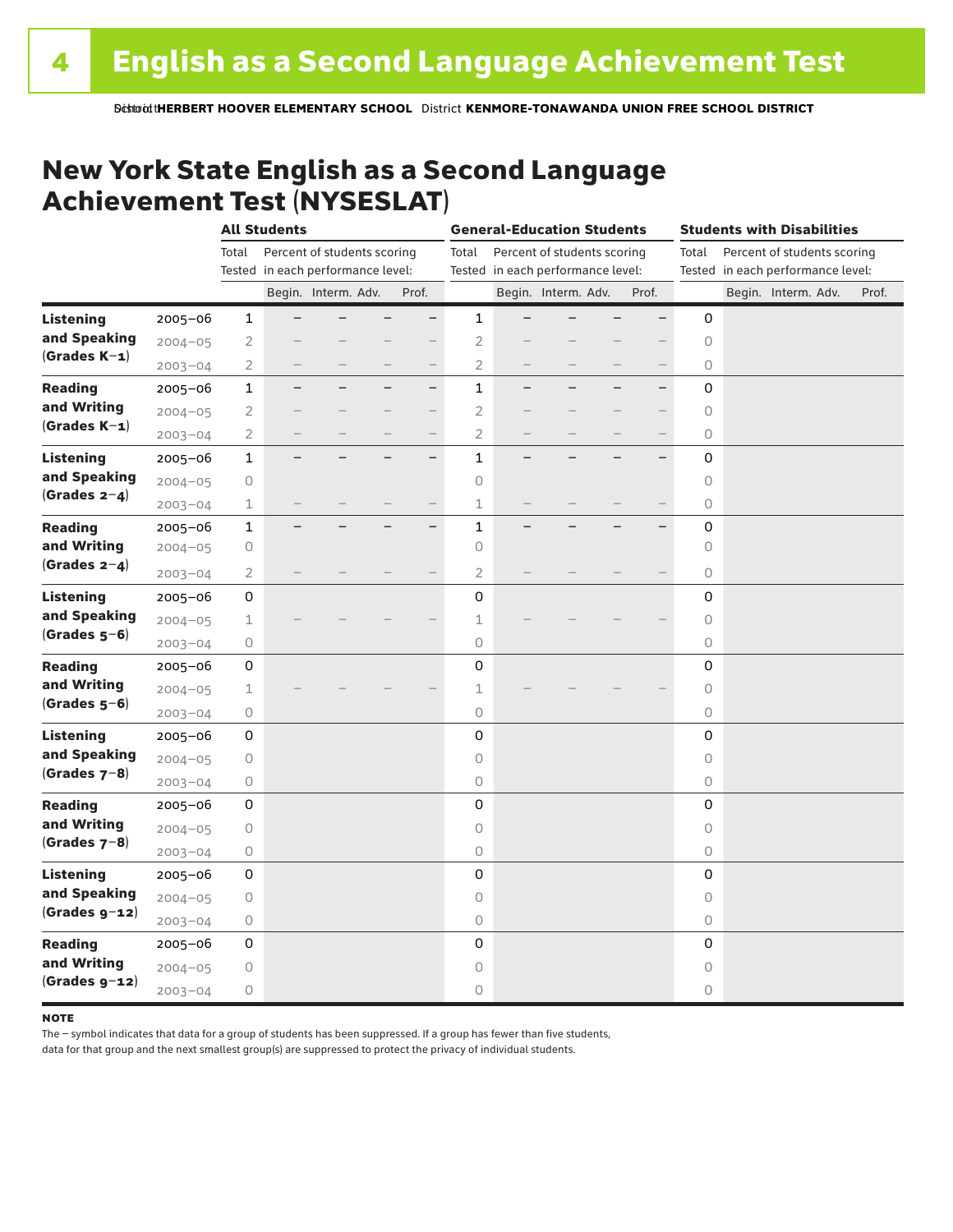# Elementary/Middle-Level Social Studies 2005–06

|                                   | <b>All Students</b> |                                                    |    |     | <b>General-Education Students</b> |       |                                                    |    |     | <b>Students with Disabilities</b> |                                                             |    |     |     |     |
|-----------------------------------|---------------------|----------------------------------------------------|----|-----|-----------------------------------|-------|----------------------------------------------------|----|-----|-----------------------------------|-------------------------------------------------------------|----|-----|-----|-----|
|                                   | Total               | Percentage of students<br>Tested scoring at level: |    |     |                                   | Total | Percentage of students<br>Tested scoring at level: |    |     |                                   | Percentage of students<br>Total<br>Tested scoring at level: |    |     |     |     |
|                                   |                     |                                                    |    |     | 4                                 |       |                                                    |    |     |                                   |                                                             |    |     |     | 4   |
| <b>Elementary</b><br><b>Level</b> | 81                  | 0%                                                 | 4% | 43% | 53%                               | 71    | 0%                                                 | 3% | 44% | 54%                               | 10                                                          | 0% | 10% | 40% | 50% |
| <b>Middle Level</b>               | 0                   |                                                    |    |     |                                   |       |                                                    |    |     |                                   | 0                                                           |    |     |     |     |

### Regents Exams After Four Years 2002 **Total Cohort Performance on**

| <b>All Students</b>                    |                |                                                 |  |              | <b>General-Education Students</b> |                                    |                                                 |  |              | <b>Students with Disabilities</b> |                  |                                                 |  |              |                          |
|----------------------------------------|----------------|-------------------------------------------------|--|--------------|-----------------------------------|------------------------------------|-------------------------------------------------|--|--------------|-----------------------------------|------------------|-------------------------------------------------|--|--------------|--------------------------|
|                                        | oho<br>ō<br>ごこ | Percentage of<br>students scoring:<br>$55 - 64$ |  | 65-84 85-100 | Approved<br>Alternative           | <u>م</u><br>$\circ$<br>屲<br>$\cup$ | Percentage of<br>students scoring:<br>$55 - 64$ |  | 65-84 85-100 | Approved<br>Alternative           | Cohort<br>5<br>훕 | Percentage of<br>students scoring:<br>$55 - 64$ |  | 65-84 85-100 | Approved<br>Alternatives |
| <b>Global History</b><br>and Geography | 0              |                                                 |  |              |                                   | 0                                  |                                                 |  |              |                                   | 0                |                                                 |  |              |                          |
| <b>U.S. History</b><br>and Government  | 0              |                                                 |  |              |                                   | 0                                  |                                                 |  |              |                                   | 0                |                                                 |  |              |                          |
| <b>Science</b>                         | 0              |                                                 |  |              |                                   | $\Omega$                           |                                                 |  |              |                                   | 0                |                                                 |  |              |                          |

# New York State Alternate Assessments (NYSAA) 2005–06

|                         |       | All Students     |                            |   |   |  |  |  |  |  |  |
|-------------------------|-------|------------------|----------------------------|---|---|--|--|--|--|--|--|
|                         | Total |                  | Number of students scoring |   |   |  |  |  |  |  |  |
|                         |       | Tested at Level: |                            |   |   |  |  |  |  |  |  |
|                         |       | 1                | $\mathcal{P}$              | 3 | Δ |  |  |  |  |  |  |
| <b>Elementary Level</b> |       |                  |                            |   |   |  |  |  |  |  |  |
| Social Studies          | 1     |                  |                            |   |   |  |  |  |  |  |  |
| <b>Middle Level</b>     |       |                  |                            |   |   |  |  |  |  |  |  |
| <b>Social Studies</b>   | O     |                  |                            |   |   |  |  |  |  |  |  |
| <b>Secondary Level</b>  |       |                  |                            |   |   |  |  |  |  |  |  |
| Social Studies          | O     |                  |                            |   |   |  |  |  |  |  |  |
| Science                 | n     |                  |                            |   |   |  |  |  |  |  |  |
|                         |       |                  |                            |   |   |  |  |  |  |  |  |

All Canada

The New York State Alternate Assessment (NYSAA) is for students with severe cognitive disabilities. Results for students taking the NYSAA in English language arts, mathematics, and science at the elementary and middle levels and in the English and mathematics at the secondary level are available in the *Accountability and Overview Report* part of *The New York State Report Card*.

The – symbol indicates that data for a group of students has been suppressed. If a group has fewer than five students, data for that group and the next smallest group(s) are suppressed to protect the privacy of individual students.

**NOTE**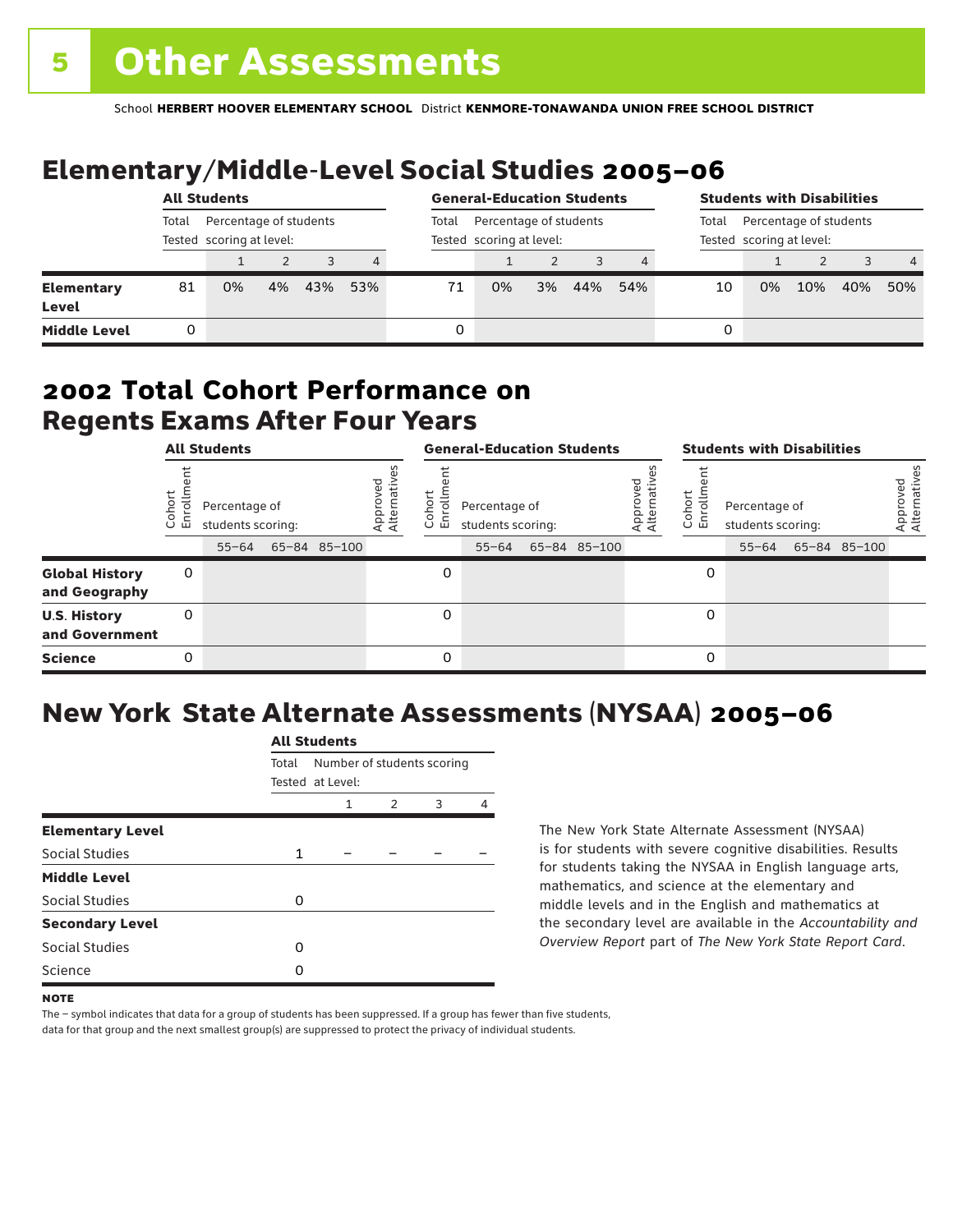# High School Completers

|                                    |             | <b>All Students</b>   |                            |                       | <b>General-Education Students</b> | <b>Students with Disabilities</b> |                            |  |
|------------------------------------|-------------|-----------------------|----------------------------|-----------------------|-----------------------------------|-----------------------------------|----------------------------|--|
|                                    |             | Number<br>of Students | Percentage<br>of Graduates | Number<br>of Students | Percentage<br>of Graduates        | Number<br>of Students             | Percentage<br>of Graduates |  |
| <b>Total Graduates</b>             | $2005 - 06$ | 0                     |                            | 0                     |                                   | 0                                 |                            |  |
|                                    | $2004 - 05$ |                       |                            |                       |                                   |                                   |                            |  |
|                                    | $2003 - 04$ | 0                     |                            | 0                     |                                   | 0                                 |                            |  |
| <b>Receiving a Regents Diploma</b> | $2005 - 06$ | $\Omega$              |                            | 0                     |                                   | $\Omega$                          |                            |  |
|                                    | $2004 - 05$ |                       |                            |                       |                                   | Λ                                 |                            |  |
|                                    | $2003 - 04$ | O                     |                            | 0                     |                                   | 0                                 |                            |  |
| <b>Receiving a Regents Diploma</b> | $2005 - 06$ | 0                     |                            | 0                     |                                   | $\Omega$                          |                            |  |
| with Advanced Designation          | $2004 - 05$ |                       |                            |                       |                                   |                                   |                            |  |
|                                    | $2003 - 04$ |                       |                            |                       |                                   | n                                 |                            |  |
| <b>Receiving an</b>                | $2005 - 06$ | 0                     |                            | 0                     |                                   | $\Omega$                          |                            |  |
| <b>Individualized Education</b>    | $2004 - 05$ |                       |                            |                       |                                   |                                   |                            |  |
| Program (IEP) Diploma              | $2003 - 04$ |                       |                            |                       |                                   |                                   |                            |  |

NOTE An NA indicates that the diploma was not available in that year.

### High School Noncompleters

|                              |             | <b>All Students</b>   |                           |                       | <b>General-Education Students</b> | <b>Students with Disabilities</b> |                           |  |
|------------------------------|-------------|-----------------------|---------------------------|-----------------------|-----------------------------------|-----------------------------------|---------------------------|--|
|                              |             | Number<br>of Students | Percentage<br>of Students | Number<br>of Students | Percentage<br>of Students         | Number<br>of Students             | Percentage<br>of Students |  |
| <b>Dropped Out</b>           | $2005 - 06$ | 0                     |                           | 0                     |                                   | $\Omega$                          |                           |  |
|                              | $2004 - 05$ |                       |                           |                       |                                   |                                   |                           |  |
|                              | $2003 - 04$ |                       |                           |                       |                                   |                                   |                           |  |
| <b>Entered Approved High</b> | $2005 - 06$ | 0                     |                           | 0                     |                                   | $\Omega$                          |                           |  |
| <b>School Equivalency</b>    | $2004 - 05$ |                       |                           | U                     |                                   | Ω                                 |                           |  |
| <b>Preparation Program</b>   | $2003 - 04$ | Ω                     |                           | 0                     |                                   | 0                                 |                           |  |
| <b>Total Noncompleters</b>   | $2005 - 06$ | 0                     |                           | 0                     |                                   | $\Omega$                          |                           |  |
|                              | $2004 - 05$ | Ω                     |                           | Ω                     |                                   | 0                                 |                           |  |
|                              | $2003 - 04$ |                       |                           |                       |                                   |                                   |                           |  |

### Post-secondary Plans of 2005–06 **Graduates**

|                                | <b>All Students</b>   |                           |                       | <b>General-Education Students</b> | <b>Students with Disabilities</b> |                           |  |
|--------------------------------|-----------------------|---------------------------|-----------------------|-----------------------------------|-----------------------------------|---------------------------|--|
|                                | Number<br>of Students | Percentage<br>of Students | Number<br>of Students | Percentage<br>of Students         | Number<br>of Students             | Percentage<br>of Students |  |
| To 4-year College              |                       |                           |                       |                                   |                                   |                           |  |
| To 2-year College              |                       |                           | 0                     |                                   | 0                                 |                           |  |
| <b>To Other Post-secondary</b> |                       |                           | ი                     |                                   | 0                                 |                           |  |
| <b>To the Military</b>         |                       |                           | ი                     |                                   | 0                                 |                           |  |
| <b>To Employment</b>           |                       |                           | 0                     |                                   | 0                                 |                           |  |
| <b>To Adult Services</b>       |                       |                           |                       |                                   | O                                 |                           |  |
| <b>To Other Known Plans</b>    |                       |                           | 0                     |                                   | 0                                 |                           |  |
| <b>Plan Unknown</b>            |                       |                           |                       |                                   | 0                                 |                           |  |